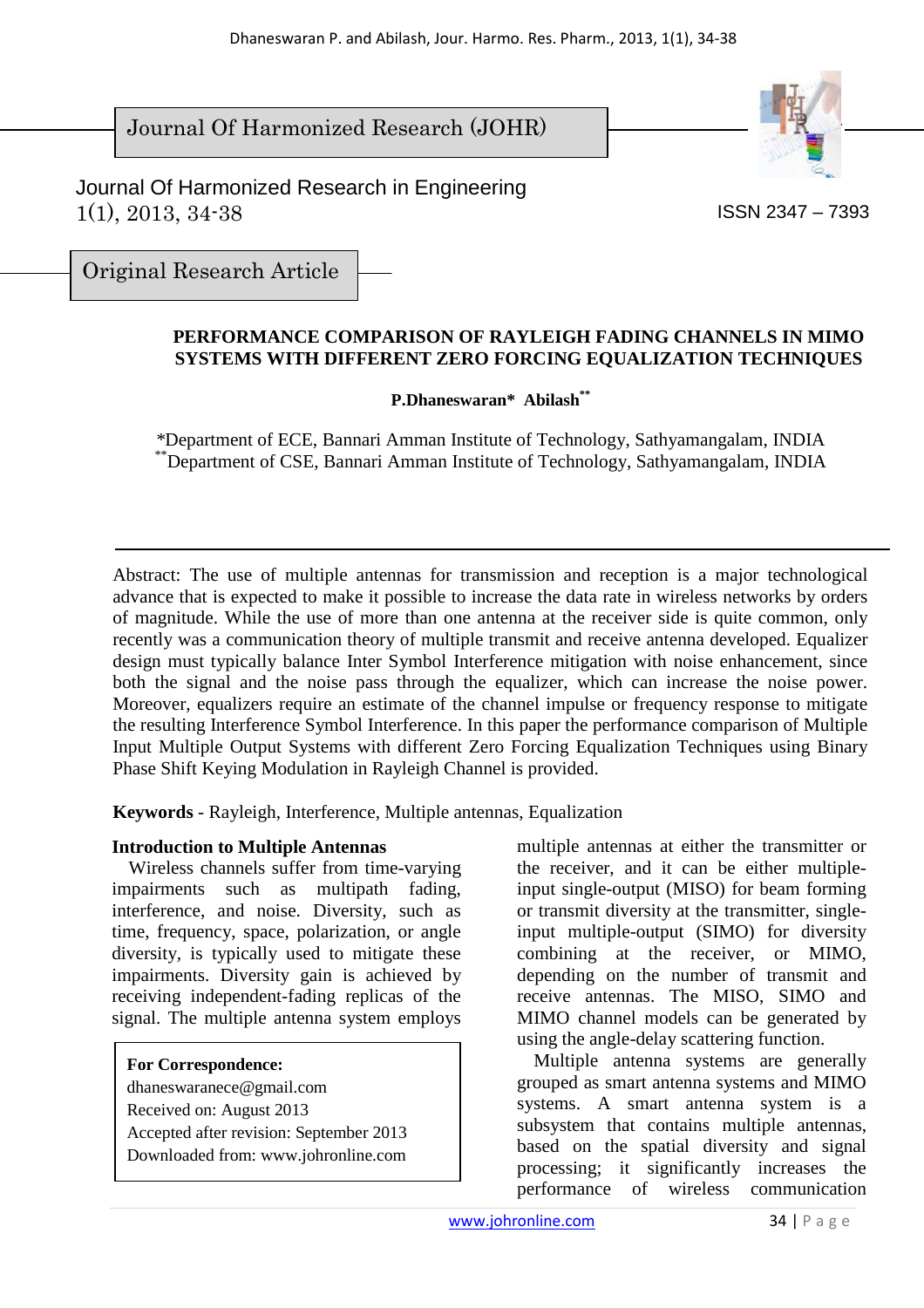systems. Direction-finding and beam forming are the two most fundamental topics of smart antennas. Direction-finding is used to estimate the number of emitting source and their DoAs, while beam forming is used to estimate the signal-of-interest (SOI) in the presence of interference.

A MIMO system consists of multiple antennas at both the transmitter and receiver. They are typically used for transmit diversity and spatial multiplexing. Spatial multiplexing can maximize the system capacity by transmitting at each transmit antenna a different bit stream. MISO, SIMO and MIMO can be collectively treated as MIMO, and thus the smart antenna system can be regarded as a special case of the MIMO system [1]. For implementation of multiple antenna systems, a major problem is the knowledge of the channel at the transmitter as well as the receiver. The situation may be such that Channel State Information (CSI) is available at the transmitter and the receiver. The situation may be such that CSI is available at both the receiver and the transmitter, CSI is available at the receiver alone, or no CSI is available [3]. The performance can be improved if more CSI is available. Multiple antennas are difficult to implement on the Mobile Stations due to the size and power restrictions.

# **I. Zero Forcing Equalizer**

If the channel is ISI distorted by  $H_c(f)$ , the linear equalizer removes the ISI distortion by applying channel inversion,  $H_c^{-1}(f)$  [2]. Thus the combination of channel and equalizer leads to a completely flat transfer function. This is an ideal equalizer, also known as zeroforcing (ZF) equalizer, since it forces the ISI to zero at the sampling instants  $t=kT$ ,  $k=0,1,...$ . As a result, the output of the ZF equalizer is expressed as follows

$$
z_k = c_k + n_k
$$
, k=0, 1,... n

where  $c_k$  is the desired symbol and  $n_k$  is the additive noise [4]. The ZF equalizer enhances the noise of the channel, at frequencies where the transfer function of the channel attains small values, since it performs channel inversion.

For the  $(2k+1)$ -tap equalizer, the value of k should satisfy  $2k+1 \geq L$  so that the equalizer spans the length of the Inter Symbol Interference, where L is the number of signal samples spanned by the ISI. The ZF condition to each sample at t=mT can be expressed as follows

$$
c(mT) = \sum_{i=-K}^{K} w_i x(mT - i\tau) = \begin{cases} 1, m = 0 \\ 0, m = \pm 1, ..., \pm K. \end{cases}
$$

This is a set of  $2K+1$  linear equations for the coefficients  $w_i$  of the ZF equalizer. In matrix form it can be expressed as

$$
X_w = c
$$
  
\n
$$
X_{ij} = x(iT - j\tau),
$$
  
\n
$$
i, j = -K, -K + 1, ..., K,
$$
  
\n
$$
w = (w_{-k,}, ..., w_k)^T,
$$
  
\n
$$
c = (0, ..., 0, 1, 0, ..., 0)^T
$$

Thus the ZF solution can be expressed as follows

$$
w = X^{-1}c
$$

# **II. BPSK Modulation Scheme**

PSK is a modulation technique that conveys data by changing or modulating the phase of a reference signal called the carrier wave. The demodulator determines the phase of the received signal and maps it back the symbol it represents. The receiver compares the phase of the received signal to a reference signal; hence this system is termed coherent. PSK has a constant envelope, and this relaxes the requirements on the transmitter power amplifier. PSK is more bandwidth efficient than FSK, and more power efficient than ASK and FSK [5]. When the phase is differentially encoded, the demodulator then determines the changes in the phase of the received signal rather than the phase itself. This is differential phase-shift keying (DPSK). DPSK can be significantly simpler to implement than PSK since the demodulator does not need copy of the reference signal to determine the exact phase of the received signal, thus it is a noncoherent scheme. In return, it produces a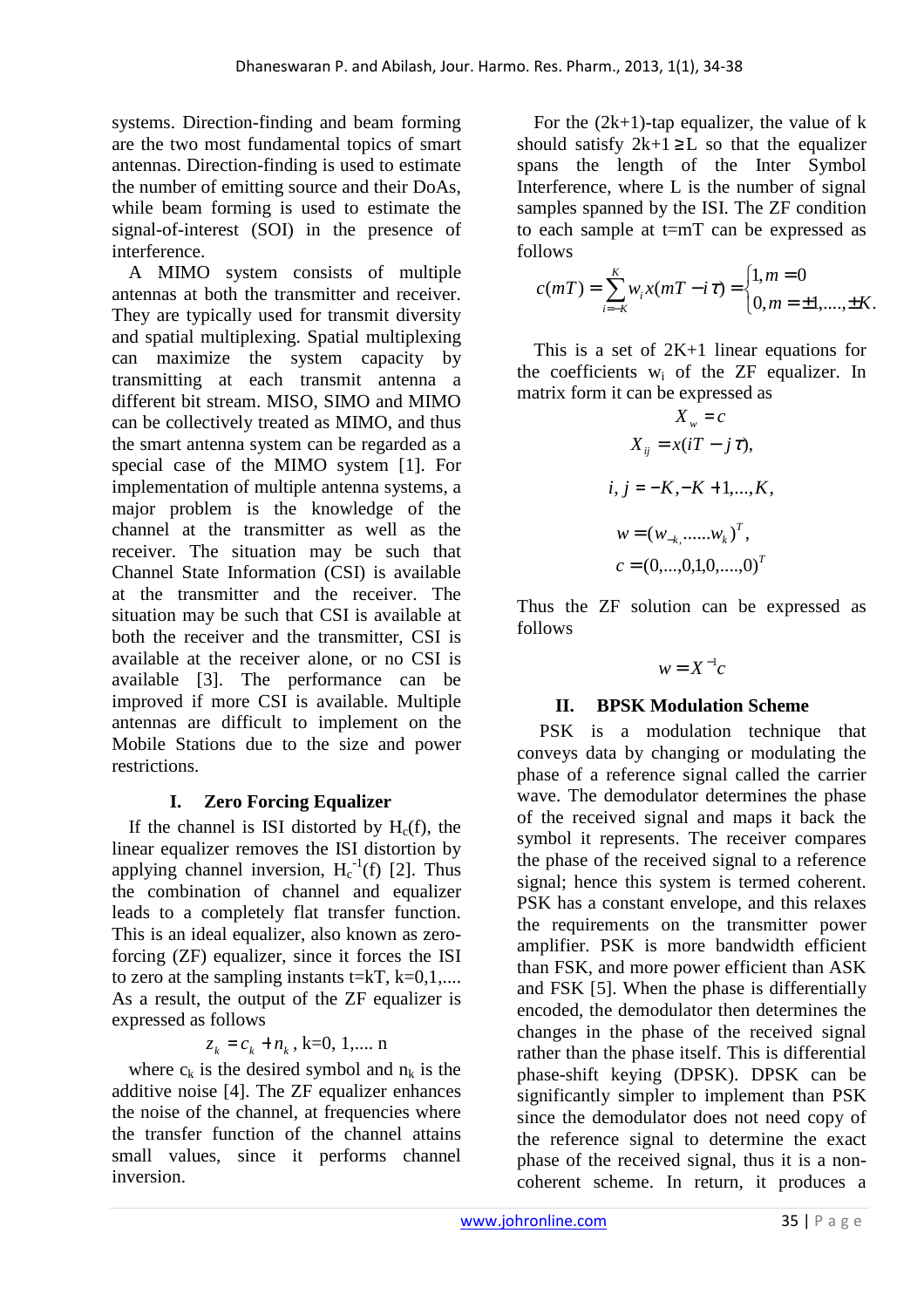higher BEP at demodulation. When the communication channel introduces an arbitrary phase shift, the demodulator is unable to discriminate the constellation points; in this case, the data is often differentially encoded prior to modulation.

In BPSK, the carrier signal has constant amplitude but its phase is switched between two values, which are separated by pi, to represent 0 and 1 respectively. Typically, the two phases are 0 and  $\pi$ , and the signals are represented as follows

 $s_1, s_2(t) = \pm A \cos 2\pi f_c t, kT \le t \le (k+1)T$ 

for 1 and 0 respectively. The signals are called antipodal, and they have a correlation coefficient  $\rho_{12} = -1$ , leading to the minimum BEP for a given  $\gamma_b = E_b / N_0$ . BPSK is a binary antipodal ASK. Demodulation of BPSK is coherent. The coherent detector can be in the form of either a correlator or a matched filter. A reference signal must be used in the receiver, which must be synchronous to the received signal in frequency and phase. A carrier recovery circuit can be used. At pass band, a correlator is typically used, since a matched filter with  $h(t) = \cos 2\pi f (T - t)$  is difficult to implement. In an uncoded AWGN channel, for coherent demodulation, BPSK has the BEP as a function of  $\gamma$ <sub>b</sub> and is mathematically expressed for coherent BPSK as follows

$$
P_b = Q(\sqrt{2\gamma_b})
$$

The Power Spectral Density of the baseband BPSK signal is given as follows

$$
\phi_s(f) = A^2 T \left( \frac{\sin \pi f T}{\pi f T} \right)^2
$$

The null bandwidth  $B_{null} = 2R_b$ , , where  $R_b$  being the data bit rate. The BPSK signals have a main lobe at the carrier frequency and many side lobes in the power spectrum. The use of raised cosine filtering can increase the spectral roll-off, and thus the spectral efficiency. This also makes the signal to no longer have a constant envelope. The raised cosine filtering method is applicable to QPSK.

Differentially encoded BPSK (DEBPSK) signals can be coherently demodulated or differentially demodulated. The PSD of the DEBPSK signal is the same as that of BPSK. The modulator and demodulator structures for various BPSK and DEBPSK schemes are given in. For DEBPSK signals that use differential modulation, the scheme is called differential BPSK (DBPSK) [6]. DBPSK does not use any coherent reference signal for demodulation, but uses the previous symbol as the reference for demodulating the current symbol. This leads to a suboptimum receiver. When DBPSK uses differential coherent demodulation, which requires a reference signal but does not require phase synchronization, we get the optimum DBPSK. The BEP of the optimum DBPSK is given by the following equation

$$
P_b = \frac{1}{2}e^{-\gamma b}
$$

The suboptimum is used in practice as the DBPSK receiver. Its error performance is slightly inferior to that of the optimum case, with a loss smaller than 2 dB. When an ideal narrow-band IF filter with a bandwidth of W=0.57/T is placed before the correlator, the best performance is achieved with a loss of 1 dB in the case of Suboptimum DBPSK as follows

$$
P_b = \frac{1}{2}e^{-0.8\gamma b}
$$

The DEBPSK signal can also be demodulated coherently, and this scheme is known as DEBPSK. It is the same as coherent BPSK, but uses differential encoding to eliminate phase ambiguity in the carrier recovery circuit for coherent PSK. The corresponding BEP is given by

$$
P_b = 2Q(\sqrt{2\gamma_b}\left\{1 - Q(\sqrt{2\gamma_b})\right\}
$$

For large SNR, it is two times the Bit Error Probability of coherent BPSK without differential encoding.

## **IV**. **Performance of Mimo Systems with Different Zero Forcing Equalization Schemes:**

In a 2 x 2 MIMO channel, the most probable usage of the available two transmit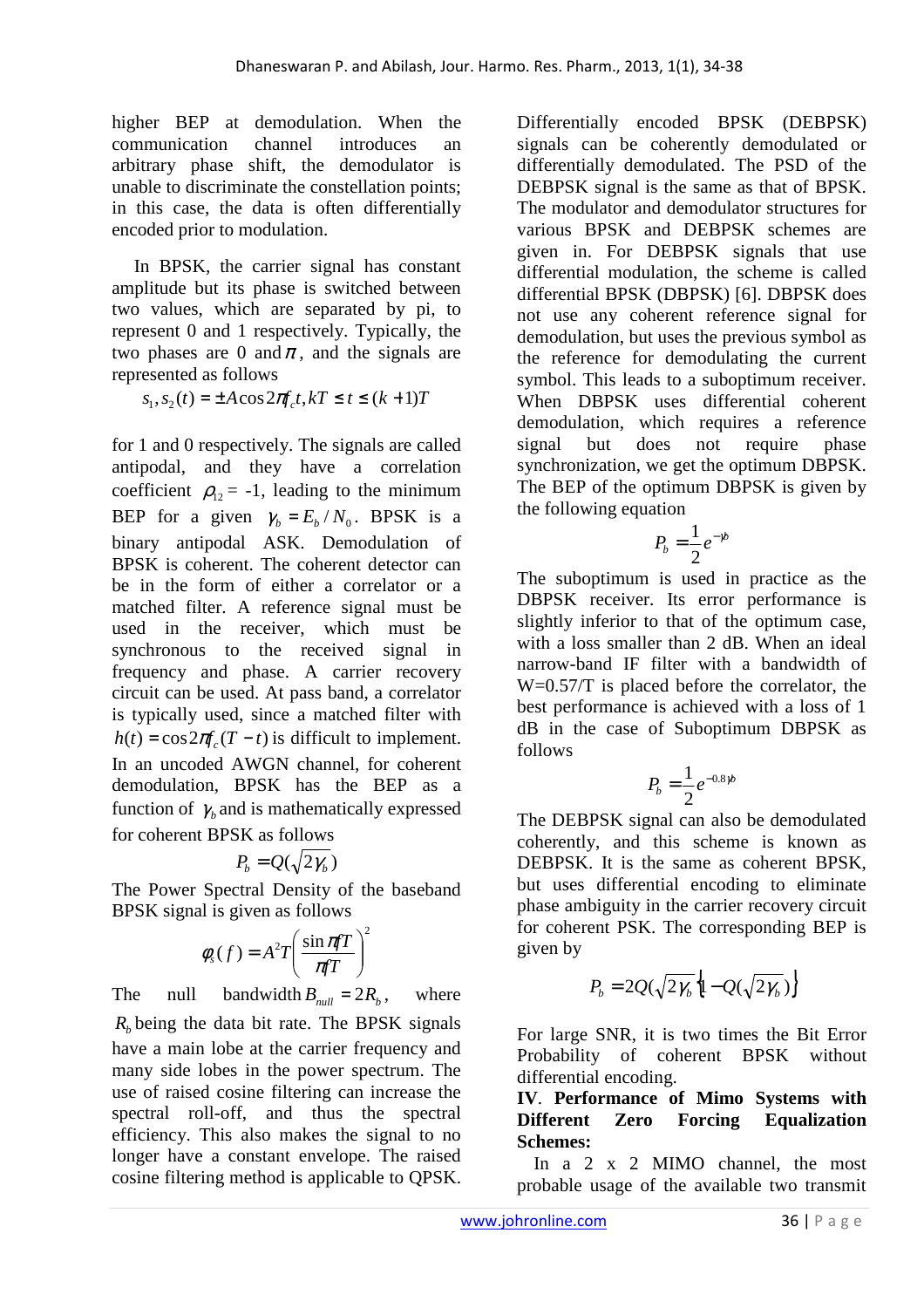antennas is having a transmission sequence of  ${x_1, x_2, x_3, \ldots, x_n}$ . In normal transmission,  $x_1$  is sent in the first time slot,  $x_2$  in the second time slot and  $x_3$  in the third time slot and so on. However, as the number of transmit antennas is two, it is possible to group the symbols into groups of two. In the first time slot,  $x_1$  is sent and  $x_2$  is sent from the first and second antenna. In second time slot,  $x_3$  and  $x_4$  is sent from the first and second antenna and also  $x_5$ and  $x<sub>6</sub>$  is sent in the third time slot and so on. It is observed that as the grouping of two symbols is done and then sent in one time slot, only n/2 time slots to complete the transmission-data rate is doubled. This forms the simple explanation of a probable MIMO transmission scheme with 2 transmission and 2 receive antennas. The channel assumed to be a flat fading, that is, in simple terms; it means that the multipath channel has only one tap. So, the convolution operation reduces to a simple multiplication. The channel experienced by each transmit antenna is independent from the channel experienced by other transmit antennas. For the ith transmit antenna to jth receive antenna, each transmitted symbol gets multiplied by a randomly varying complex number. As the channel under consideration is a Rayleigh channel, the real and imaginary parts of are Gaussian distributed. The channel experienced between each transmit to the receive antenna is independent and randomly varying in time. On the receive antenna, the noise has the Gaussian probability density function and the channel too is known at the receiver. In classical Successive Interference Cancellation techniques, the receiver arbitrarily takes one of the estimated symbols, and subtracts its effect from the received symbols. To make that decision, finding out the transmit symbol which came at higher power at the receiver side is found out. Implementing Successive Interference Cancellation with optimal ordering ensures that the reliability of the symbol which is decoded first is guaranteed to have a lower order probability than the other symbol. This results in lowering the chances of incorrect decisions resulting in erroneous

interference cancellation. Hence this gives lower error rate than simple successive interference cancellation.

Initially the random binary sequence of  $+1$ 's and -1's is generated. It is then paired as two symbols and sent simultaneously in one time slot. Multiplication of the symbols with the channels is performed and then white Gaussian noise is added. Equalization of the received symbols is done. The hard decision decoding is implemented and the bit errors are counted. It is repeated for multiple values of Eb/No and finally the simulation results and theoretical results are plotted and compared. For Zero forcing equalizer with Successive Interference cancellation, after equalizing the received symbol with Zero Forcing criterion, the symbol having higher power is considered and then subtracted from the received signal. After this step, Maximal Ratio Combining (MRC) is performed for equalizing the new received symbol and then hard decision decoding is implemented followed by the count of bit errors and repeating it for multiple values of Eb/No. The plot results are analysed thoroughly. In case if Zero Forcing Successive Interference Cancellation with optimal ordering, after equalizing the received symbol with Zero Forcing criterion the power of received symbols from both the spatial dimensions is traced and then the simulation is carried out to obtain the theoretical and simulation results.



Fig. 1. Bit Error Rate for BPSK Modulation in 2 x 2 MIMO System using Zero Forcing Equalization